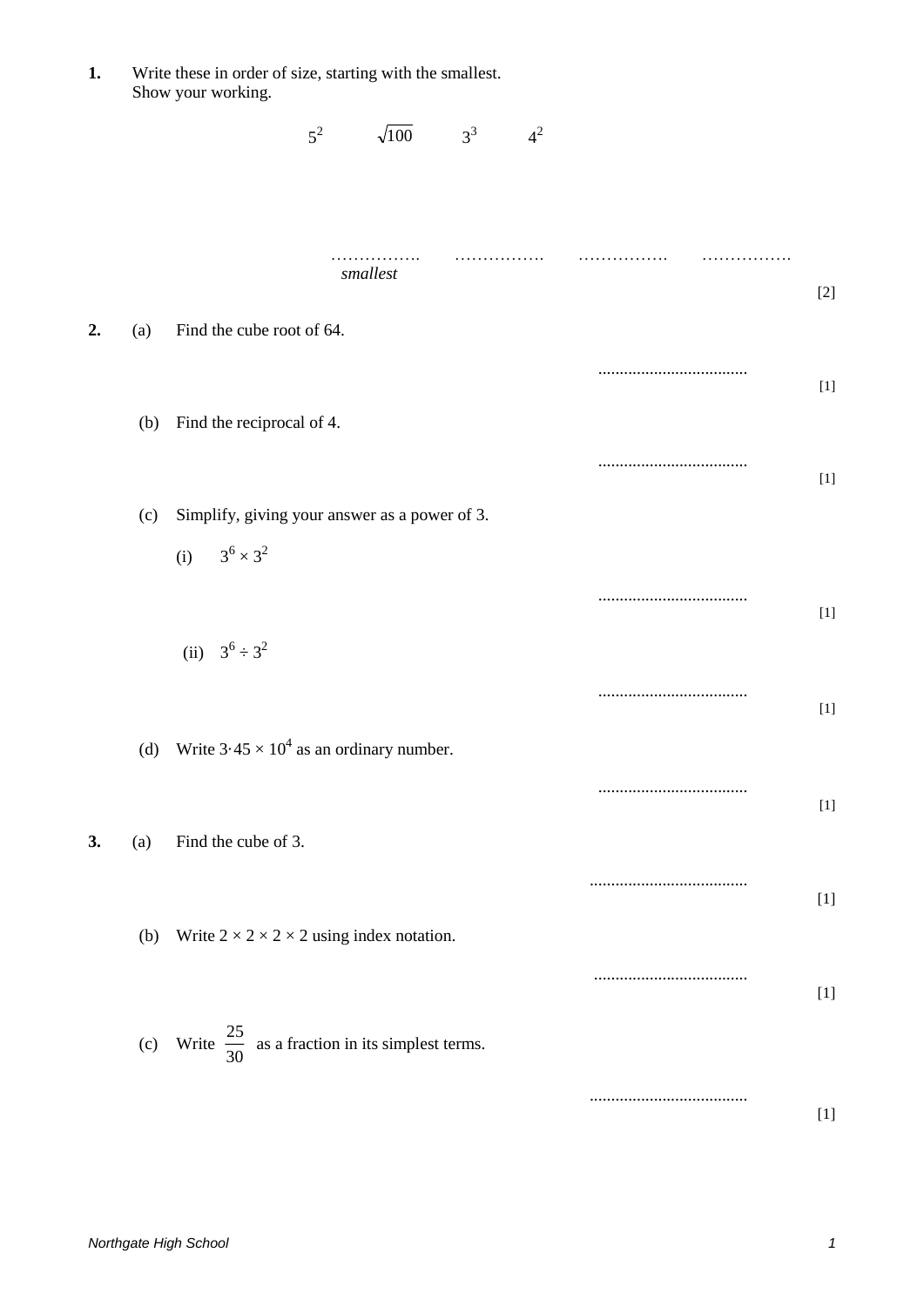**4.** Calculate, giving each answer in standard form.

(a)  $(3 \times 10^5) \times (2 \times 10^3)$ 

(b)  $(8 \times 10^3) + (3 \times 10^2)$ 

**5.** (a) Estimate the answer to this calculation.

$$
\frac{17 \cdot 5 \times 3 \cdot 8}{0 \cdot 483}
$$

.......................................

..........................................

...................................

..................................

[1]

[2]

[2]

(b) Explain how you can tell that the following answer must be wrong.

$$
(4.1 \times 10^7) \times (4.8 \times 10^{15}) = 1.968 \times 10^{22}
$$

..................................................................................................................................... [1]

**6.** The population of India in July 2002 was  $1.05 \times 10^9$ .

The population of Bahrain in July 2002 was  $6.56 \times 10^5$ .

How many times larger than the population of Bahrain was the population of India?

[2]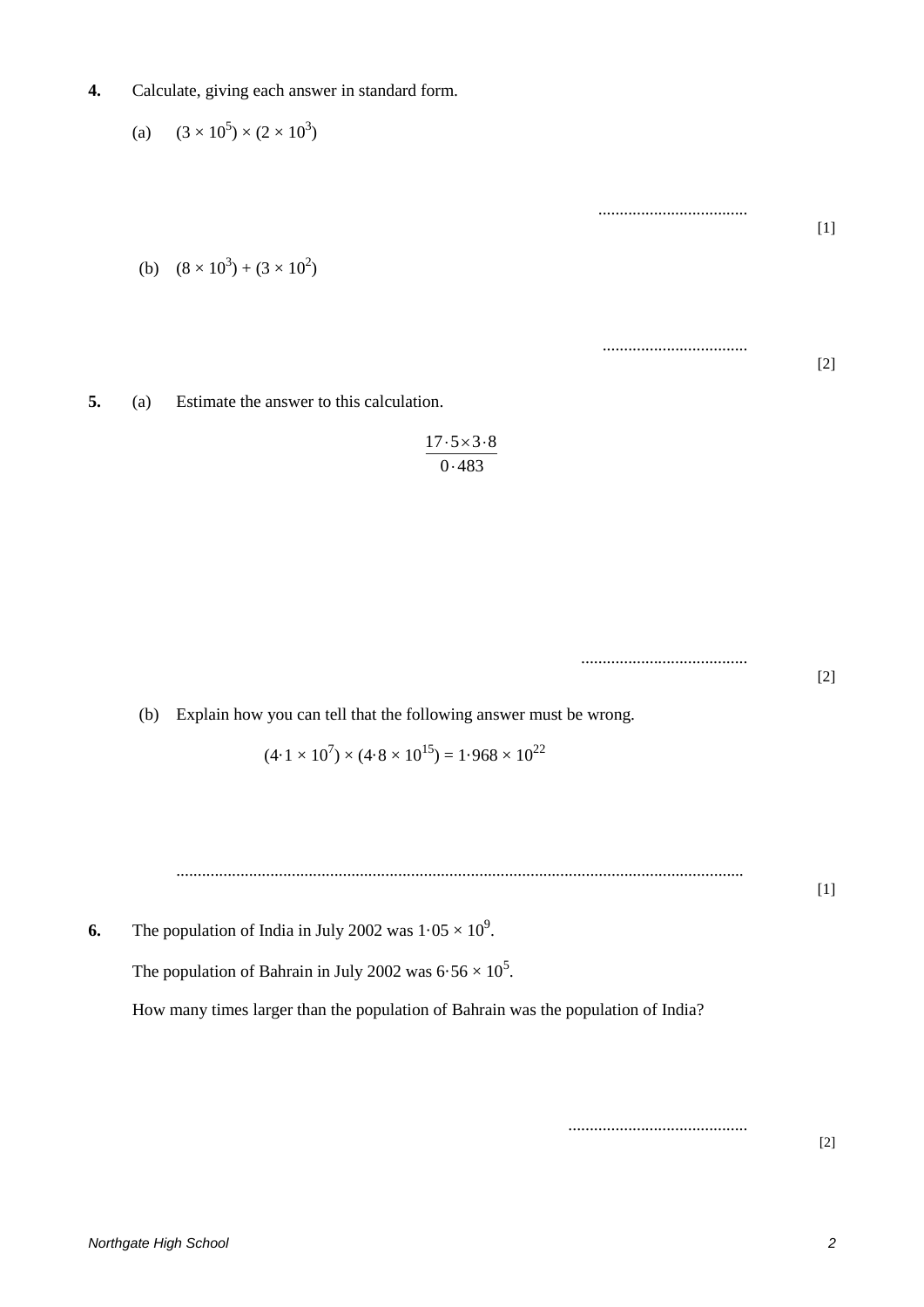## **7.** Calculate.

(a) The square of 16

..................................... [1] (b)  $\sqrt{400}$ .................................... [1] (c)  $2.5^2$ ..................................... [1] **8.** (a) Write  $0.\overline{24}$  as a fraction in its lowest terms.

(b) Simplify  $(5 - \sqrt{3})^2$ 

Write your answer in the form  $a - b\sqrt{3}$  where a and b are integers.

.................................... [2]

....................................

**9.** Work out.

$$
\frac{3\times10^7}{6\times10^3}
$$

Give your answer in standard form.

..........................................

[2]

[3]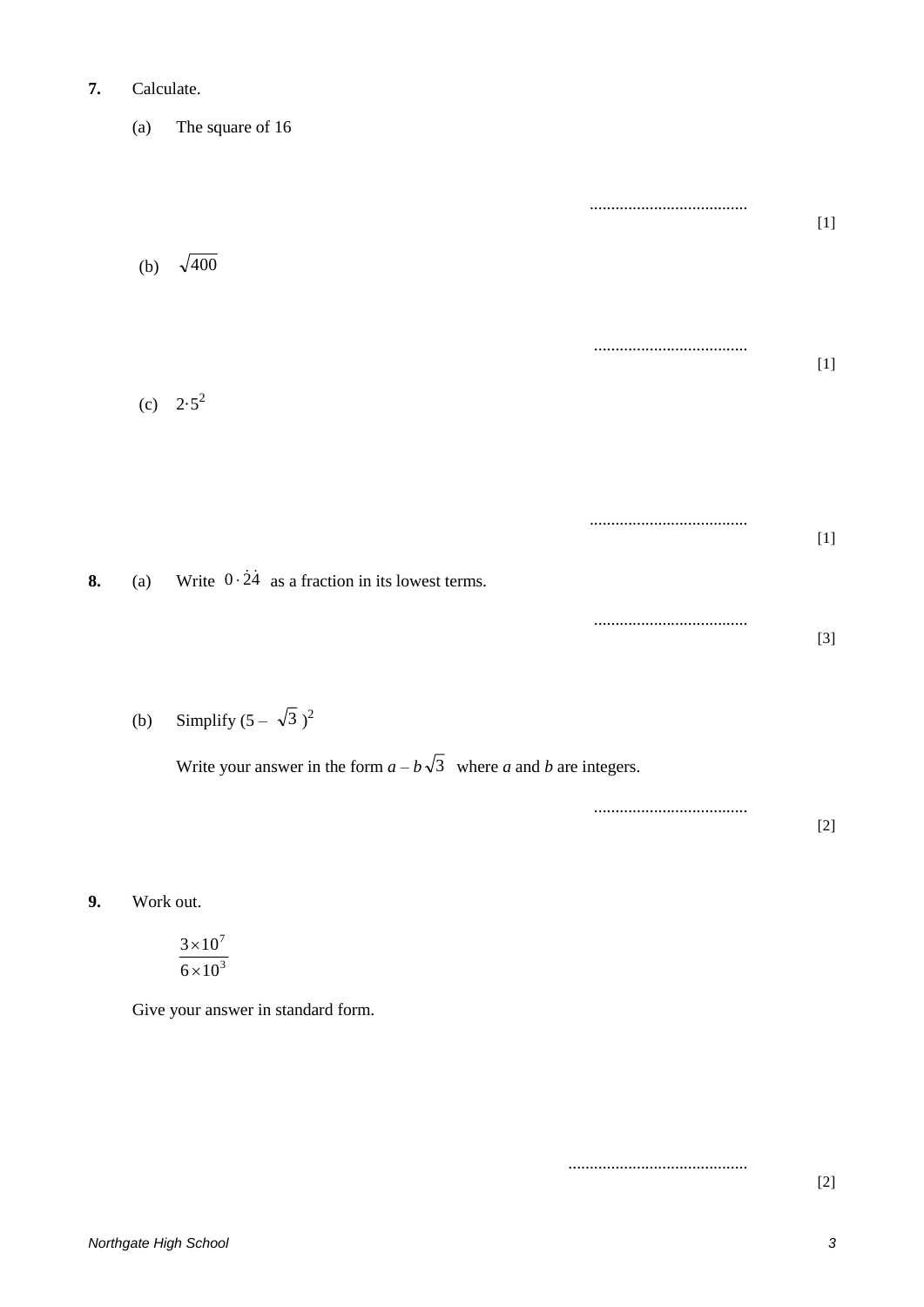**10.** (a) Simplify  $\sqrt{2} + \sqrt{50}$ .

Give your answer in the form  $a\sqrt{2}$ .

|     |           |                                                                                              | <br>$[2]$ |
|-----|-----------|----------------------------------------------------------------------------------------------|-----------|
|     |           | (b) Expand and simplify.                                                                     |           |
|     |           | $(5 + \sqrt{3})^2$                                                                           |           |
|     |           |                                                                                              |           |
|     |           |                                                                                              |           |
|     |           |                                                                                              | $[2]$     |
| 11. | Work out. |                                                                                              |           |
|     | (a)       | $\mathbf{5}^{0}$                                                                             |           |
|     |           |                                                                                              |           |
|     |           | (b) $5^{-2}$                                                                                 |           |
|     |           |                                                                                              |           |
|     |           |                                                                                              |           |
|     |           |                                                                                              |           |
|     |           | (c) $400^{\frac{1}{2}}$                                                                      |           |
|     |           |                                                                                              |           |
|     |           |                                                                                              |           |
| 12. | (a)       | Write 0.00365 in standard form.                                                              |           |
|     |           |                                                                                              |           |
|     |           |                                                                                              |           |
|     |           |                                                                                              |           |
|     | (b)       | Work out $(6 \times 10^4) \times (2 \times 10^{-2})$ .<br>Give your answer in standard form. |           |
|     |           |                                                                                              |           |

*Northgate High School 4*

[2]

.....................................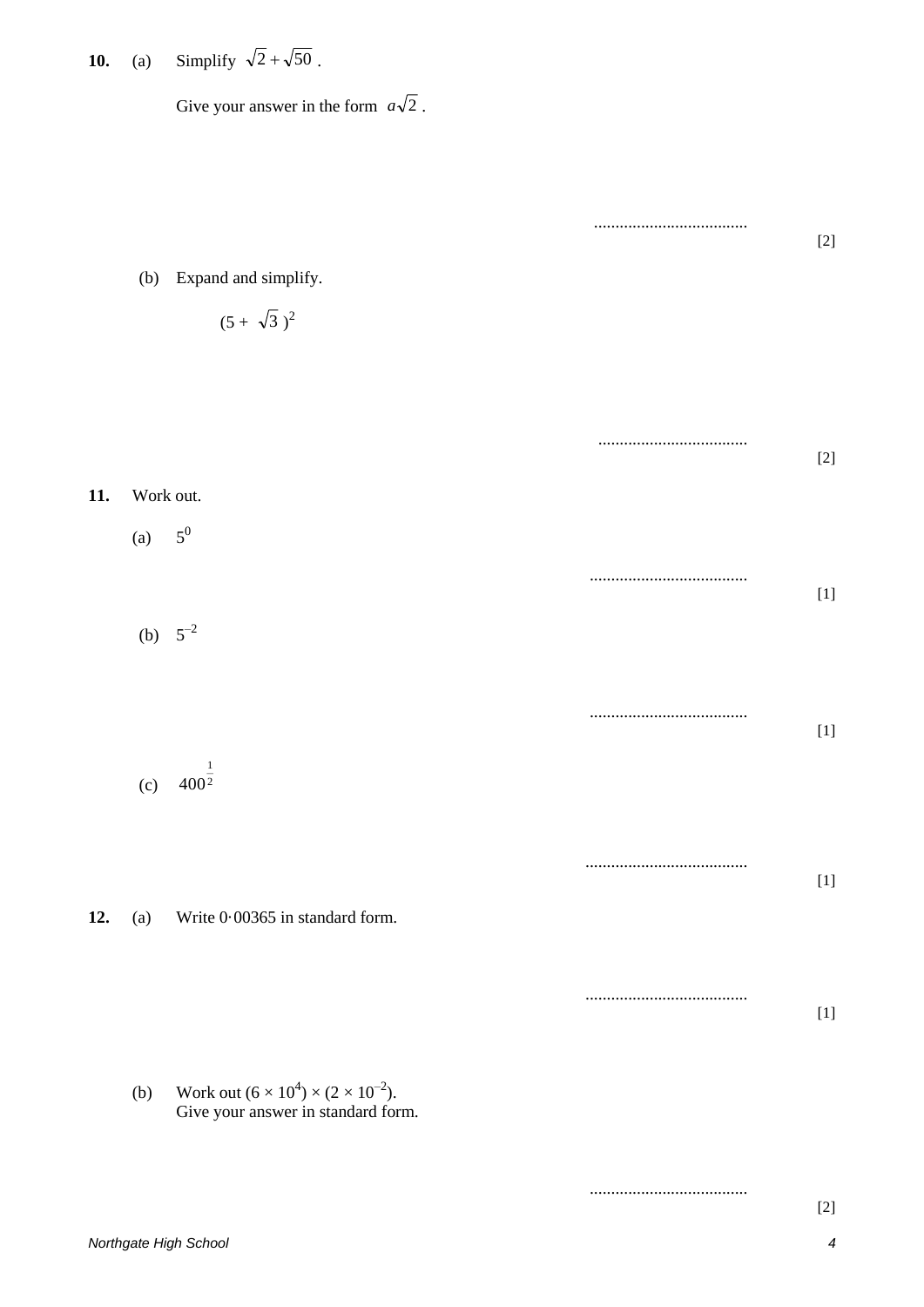**13.** (a) Work out.

13. (a) Work out.  
\n(i) 
$$
4^3 - \sqrt{49}
$$
  
\n(ii)  $\frac{5^4 \times 5^3}{5^3}$   
\n(i) Write down the reciprocal of 8.  
\n14. Evaluate.  
\n(a) 16<sup>0</sup>  
\n(b) 2<sup>-3</sup>  
\n(i) 2<sup>3</sup>  
\n(ii) 11  
\n(i) 3<sup>4</sup> - 5<sup>3</sup>  
\n(i) 5<sup>4</sup>  
\n(ii) 12  
\n(i) 5<sup>3</sup>  
\n(i) 11  
\n(ii) 11  
\n(i) 2<sup>-3</sup>  
\n(i) 11  
\n(ii) 2<sup>-3</sup>  
\n(iii) 11  
\n(i) 2<sup>-3</sup>  
\n(ii) 11  
\n(iii) 2<sup>-3</sup>  
\n(i) 2<sup>-3</sup>  
\n(iii) 11  
\n(ii) 2<sup>-3</sup>  
\n(iii) 11  
\n(iii) 2<sup>-3</sup>  
\n(ii) 2<sup>-1</sup>  
\n(iii) 2<sup>-1</sup>  
\n(i) 2<sup>-3</sup>  
\n(iii) 2<sup>-1</sup>  
\n(ii) 2<sup>-1</sup>  
\n(iii) 2<sup>-1</sup>  
\n(i) 3<sup>-1</sup>  
\n(ii) 11  
\n(iii) 2<sup>-1</sup>  
\n(i) 2<sup>-3</sup>  
\n(iii) 2<sup>-1</sup>  
\n(ii) 2<sup>-1</sup>  
\n(iii) 2<sup>-1</sup>  
\n(i) 2<sup>-3</sup>  
\n(iii) 2<sup>-1</sup>  
\n(iv) 2<sup>-3</sup>  
\n(v) 4<sup>3</sup>  
\n(v) 5<sup>2</sup>  
\n(v) 64<sup>3</sup>

**15.** (a) Express as a single power of 6.

$$
\frac{6^3 \times 6^6}{6^7}
$$

(b) Express 420 as the product of its prime factors.

.................................... [2]

....................................

.....................................

[2]

[1]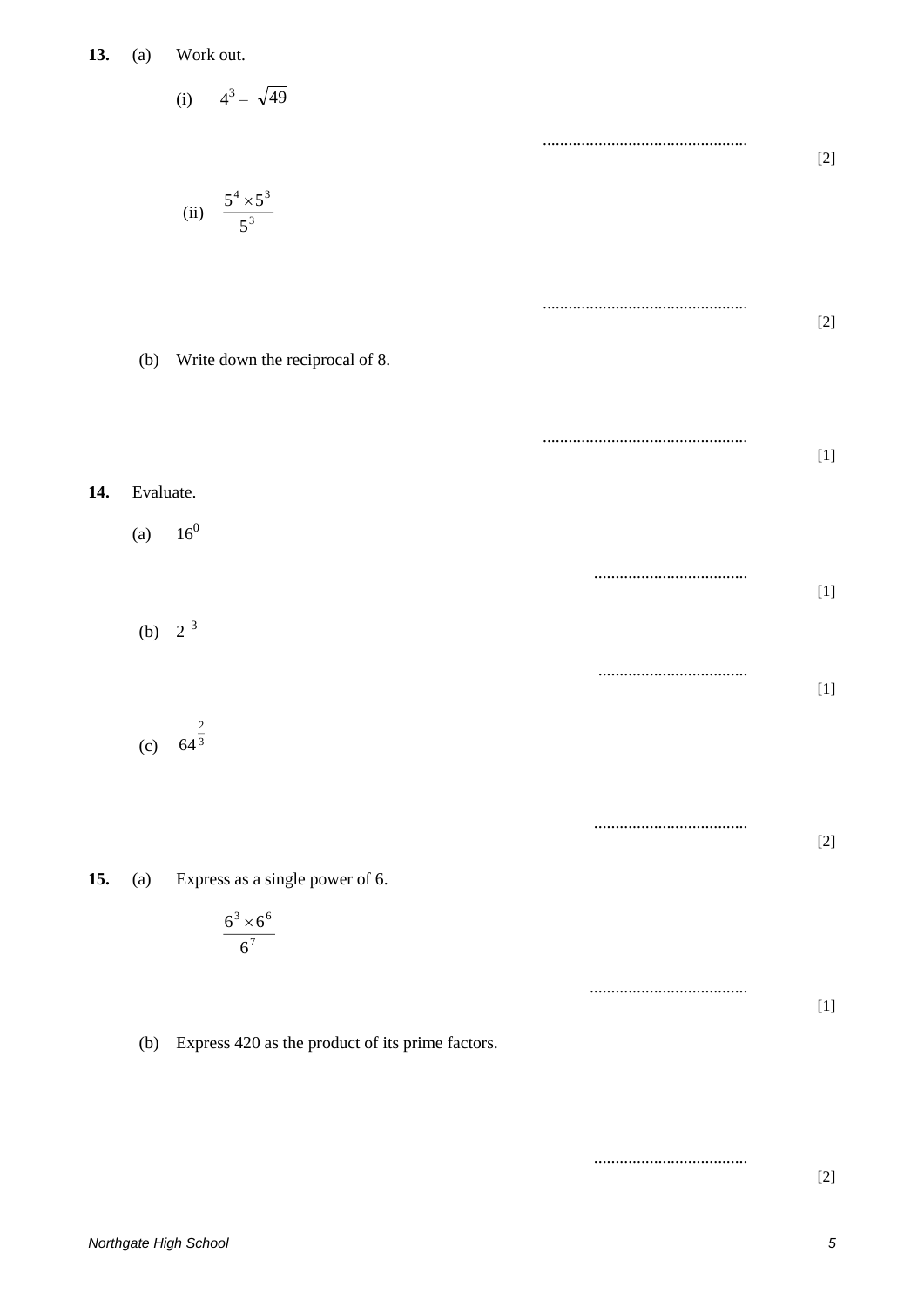| 16. | (a) | Solve. |
|-----|-----|--------|
|-----|-----|--------|

 $5x - 2 = x + 4$ 

|     |            |                             | <br>$[3]$                                                                                                                                                                                                                                                                                                                                                                                                                                                                                                                                                                                                                                                                                                                                                                                                                                                                                                                      |
|-----|------------|-----------------------------|--------------------------------------------------------------------------------------------------------------------------------------------------------------------------------------------------------------------------------------------------------------------------------------------------------------------------------------------------------------------------------------------------------------------------------------------------------------------------------------------------------------------------------------------------------------------------------------------------------------------------------------------------------------------------------------------------------------------------------------------------------------------------------------------------------------------------------------------------------------------------------------------------------------------------------|
|     | (b)        | Simplify.                   |                                                                                                                                                                                                                                                                                                                                                                                                                                                                                                                                                                                                                                                                                                                                                                                                                                                                                                                                |
|     |            | $3a^2b \times 4a^3b$<br>(i) |                                                                                                                                                                                                                                                                                                                                                                                                                                                                                                                                                                                                                                                                                                                                                                                                                                                                                                                                |
|     |            |                             |                                                                                                                                                                                                                                                                                                                                                                                                                                                                                                                                                                                                                                                                                                                                                                                                                                                                                                                                |
|     |            |                             | $[2]$                                                                                                                                                                                                                                                                                                                                                                                                                                                                                                                                                                                                                                                                                                                                                                                                                                                                                                                          |
|     |            | (ii) $(x^3)^4$              |                                                                                                                                                                                                                                                                                                                                                                                                                                                                                                                                                                                                                                                                                                                                                                                                                                                                                                                                |
|     |            |                             |                                                                                                                                                                                                                                                                                                                                                                                                                                                                                                                                                                                                                                                                                                                                                                                                                                                                                                                                |
| 17. | (a)        | Simplify.                   |                                                                                                                                                                                                                                                                                                                                                                                                                                                                                                                                                                                                                                                                                                                                                                                                                                                                                                                                |
|     |            | $\frac{12}{\sqrt{3}}$       |                                                                                                                                                                                                                                                                                                                                                                                                                                                                                                                                                                                                                                                                                                                                                                                                                                                                                                                                |
|     |            |                             | $[2]$                                                                                                                                                                                                                                                                                                                                                                                                                                                                                                                                                                                                                                                                                                                                                                                                                                                                                                                          |
|     |            | (b) Expand and simplify.    |                                                                                                                                                                                                                                                                                                                                                                                                                                                                                                                                                                                                                                                                                                                                                                                                                                                                                                                                |
|     |            | $(\sqrt{3} - 5)^2$          |                                                                                                                                                                                                                                                                                                                                                                                                                                                                                                                                                                                                                                                                                                                                                                                                                                                                                                                                |
|     |            |                             |                                                                                                                                                                                                                                                                                                                                                                                                                                                                                                                                                                                                                                                                                                                                                                                                                                                                                                                                |
|     |            |                             | $[3]$                                                                                                                                                                                                                                                                                                                                                                                                                                                                                                                                                                                                                                                                                                                                                                                                                                                                                                                          |
| 18. | Work out.  |                             |                                                                                                                                                                                                                                                                                                                                                                                                                                                                                                                                                                                                                                                                                                                                                                                                                                                                                                                                |
|     | (a) $49^0$ |                             |                                                                                                                                                                                                                                                                                                                                                                                                                                                                                                                                                                                                                                                                                                                                                                                                                                                                                                                                |
|     |            |                             |                                                                                                                                                                                                                                                                                                                                                                                                                                                                                                                                                                                                                                                                                                                                                                                                                                                                                                                                |
|     |            | (b) $5^{-2}$                |                                                                                                                                                                                                                                                                                                                                                                                                                                                                                                                                                                                                                                                                                                                                                                                                                                                                                                                                |
|     |            |                             | $[1] % \centering \includegraphics[width=0.9\columnwidth]{figures/fig_10.pdf} \caption{The average number of times of the estimators in the left and right. The blue number of times in the right, the red number of times in the right, the red number of times in the right, the red number of times in the right, the red number of times in the right, the red number of times in the right, the red number of times in the right, the red number of times in the right, the red number of times in the right, the red number of times in the right, the red number of times in the right, the red number of times in the right, the red number of times in the right, the red number of times in the right, the red number of times in the right, the red number of times in the right, the red number of times in the right, the red number of times in the right, the red number of times in the right, the red number$ |
|     | (c)        | $9^{\frac{1}{2}}$           |                                                                                                                                                                                                                                                                                                                                                                                                                                                                                                                                                                                                                                                                                                                                                                                                                                                                                                                                |
|     |            |                             |                                                                                                                                                                                                                                                                                                                                                                                                                                                                                                                                                                                                                                                                                                                                                                                                                                                                                                                                |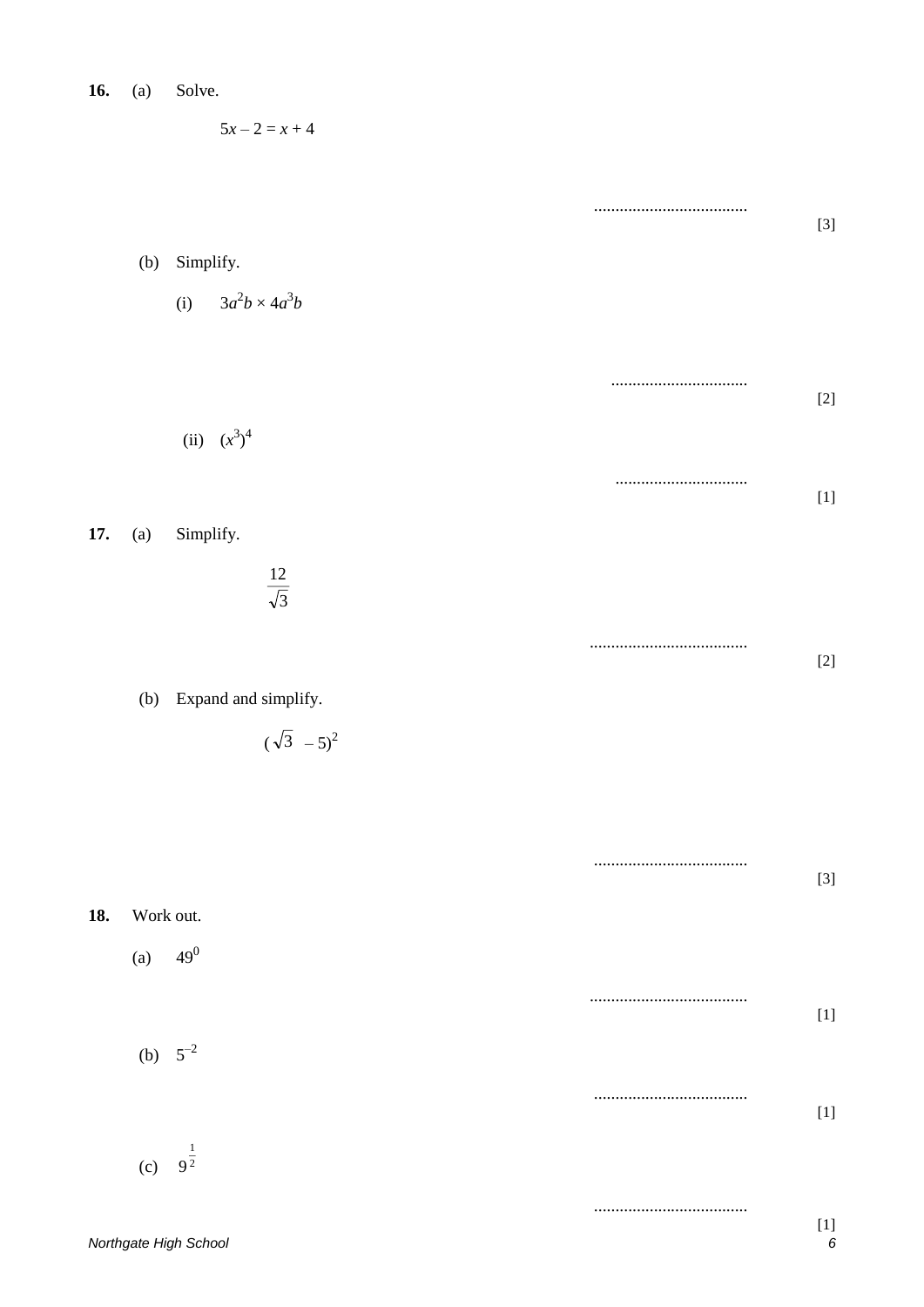|     |     |                                                  | $[3]$ |
|-----|-----|--------------------------------------------------|-------|
|     | (b) | Find.                                            |       |
|     |     | $\sqrt{225}$<br>(i)                              |       |
|     |     |                                                  | $[1]$ |
|     |     | the cube root of 64<br>(ii)                      |       |
|     |     |                                                  | $[1]$ |
| 20. | (a) | Write down the value of                          |       |
|     |     | $6^2$ ,<br>(i)                                   |       |
|     |     |                                                  | $[1]$ |
|     |     | (ii) $\sqrt{64}$ .                               |       |
|     |     |                                                  | $[1]$ |
|     | (b) | Nasim says:                                      |       |
|     |     | All square numbers are even.                     |       |
|     |     | Give an example to show that Nasim is wrong.     |       |
|     |     |                                                  |       |
|     |     |                                                  |       |
| 21. | (a) | Write down the value of $\sqrt{169}$ .           |       |
|     |     |                                                  |       |
|     |     | (b) Change $\frac{2}{9}$ to a recurring decimal. |       |
|     |     |                                                  | $[2]$ |
|     |     |                                                  |       |